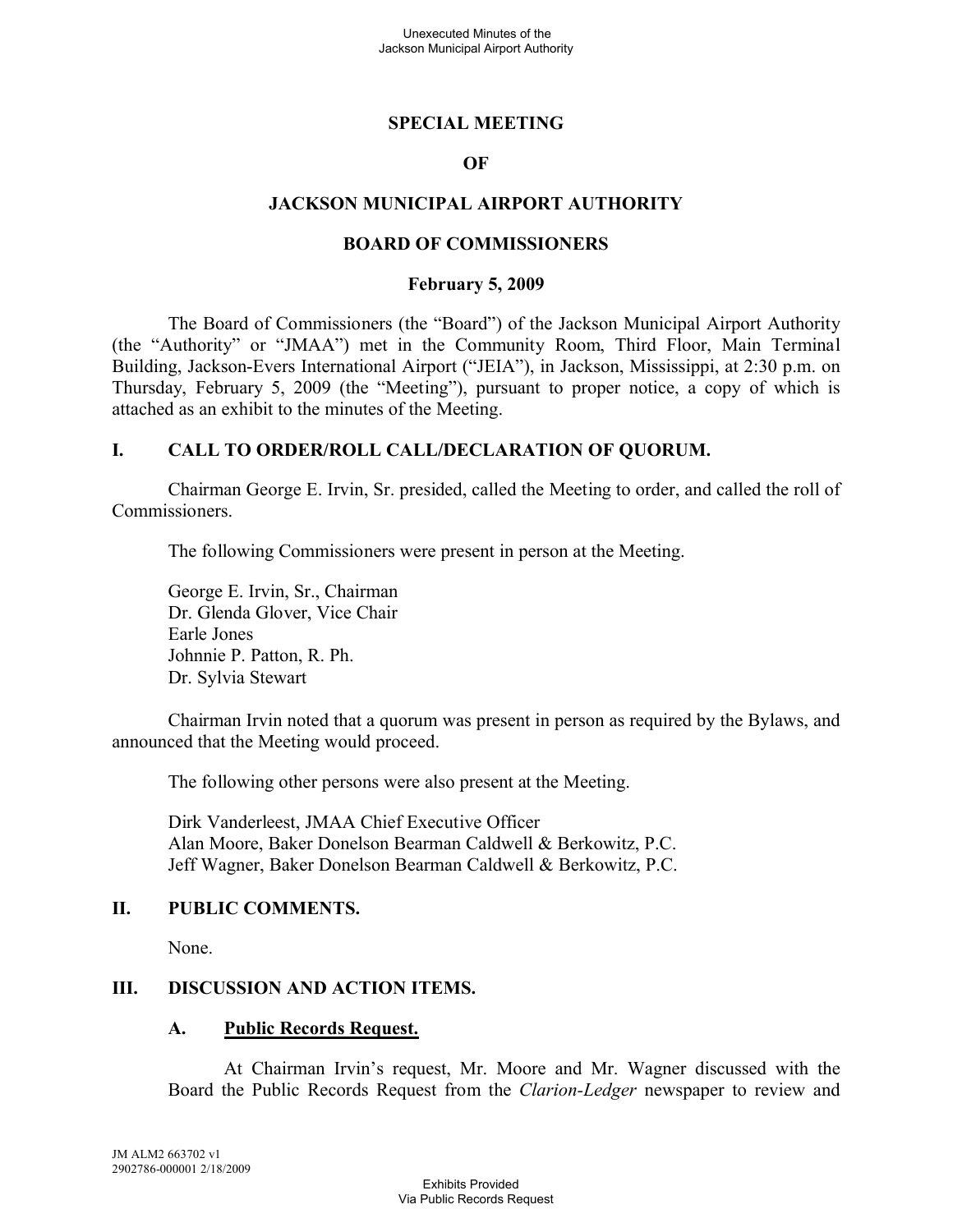perhaps make copies of certain travel related documents for JMAA Commissioners. A copy of the Public Records Request is attached as an exhibit to the minutes of this Meeting.

Mr. Moore and Mr. Wagner described for the Board the type of documents that had been requested by the *Clarion-Ledger* (the "Requested Documents"). Mr. Moore said that Mr. Vanderleest and Gary Cohen, JMAA Chief Financial Officer, had done an excellent job of retrieving and assembling the Requested Documents.

Mr. Wagner said he had reviewed each of the Requested Documents, and had made copies of the Requested Documents for JMAA's records.

Mr. Moore said that all of the Requested Documents would be made available to the *Clarion-Ledger* on Friday, February 6, 2009, as required by applicable law.

Mr. Moore and Mr. Wagner advised the Board that each Commissioner had been shown the Requested Documents which applied to him or her, and each Commissioner had discussed the documents and the travel and expenses described therein with Mr. Moore and/or Mr. Wagner, in order to provide the fullest possible explanation and background for each expense indicated on the Requested Records.

Mr. Moore and Mr. Wagner said that during that process, several reimbursements to various Commissioners described in the Requested Documents had been identified as possibly inappropriate. Mr. Moore said each such instance related to a specific item of reimbursement, not the travel or trip itself. Each such instance had been discussed with the respective Commissioner. Subject to further proper documentation, Mr. Moore said that Mr. Wagner and he recommended that all such questionable reimbursements be reimbursed to JMAA by the respective Commissioner. He said that when they had finished their review, Mr. Wagner would advise each Commissioner of the amount and reason for reimbursements due from each Commissioner to JMAA, if any.

Subject to said reimbursements, Mr. Moore and Mr. Wagner said all travel and related expenses and reimbursements described in the Requested Documents appeared to be directly related to JMAA's purpose, duties and responsibilities and reasonable under the circumstances.

During a general discussion of the Requested Documents and travel and related expenses incurred by the Board, Mr. Wagner said that during his review of the Requested Documents, he had discovered several instances in which Commissioners had not applied for or received reimbursements to which they were entitled – in amounts in excess of any possible reimbursements due from those Commissioners. Mr. Moore and Mr. Wagner also pointed out that the Board had never authorized or received a per diem allowed by Mississippi law of \$40.00 for each day or "fraction of a day" spent on JMAA business, up to 120 days a year. Nor has the Board ever authorized or received mileage for travel to and from JEIA, where most routine Board business is conducted.

At the close of the discussion, without a formal vote, each Commissioner pledged to reimburse JMAA for any expenses improperly reimbursed, and the Board directed Mr.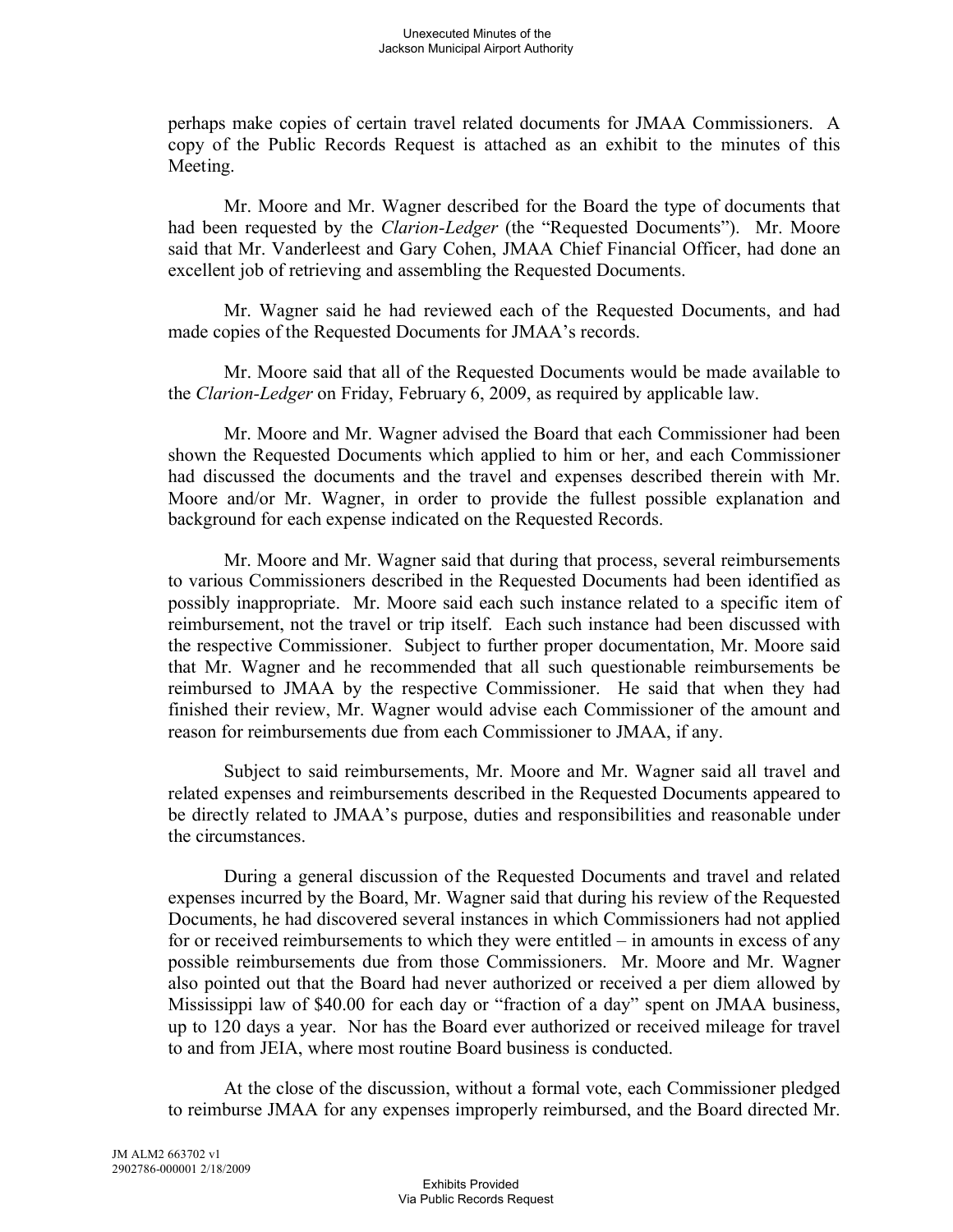Moore, Mr. Wagner and the staff to fully comply with the Public Records Request by producing all the Requested Documents in the time required. The Board also requested more detailed guidance on what expenses are appropriate for reimbursement and how to better document expenses for reimbursement.

In response, Mr. Moore and Mr. Wagner said that while reviewing the Requested Documents, they had developed some suggestions for improving documentation of expenses submitted for reimbursement and the manner in which Board travel and related expenses are authorized.

After further discussion, upon motion duly made by Commissioner Jones, seconded by Commissioner Stewart, and unanimously approved by the affirmative votes of all Commissioners present, the Board adopted the following resolution.

# **RESOLUTON REGARDING TRAVEL AND REIMBURSEMENT FOR TRAVEL AND RELATED EXPENSES BY THE BOARD OF COMMISSIONERS**

**RESOLVED**, the Board of Commissioners (collectively, the "Board;" individually, "Commissioners") of the Jackson Municipal Airport Authority ("JMAA") hereby directs JMAA's legal counsel to develop and present to the Board recommendations for improving (i) the process by which Board travel and related expenses are authorized, (ii) documentation of out-of-pocket expenses incurred by Commissioners and submitted for reimbursement, and (iii) the process by which Commissioners' requests for reimbursement are processed and considered for reimbursement.

# **B. China Initiative for Air Cargo.**

Mr. Vanderleest advised the Board that Virginia Kamsky of Kamsky Associates, the Authority's consultant in connection with development of air cargo to and from China, was trying to schedule a luncheon in Washington, D.C. on Thursday, February 12, 2009, with the Chinese Ambassador to the United States to discuss Hainan Airlines' interest in developing an air cargo facility at JEIA. Mr. Vanderleest said that if the luncheon is scheduled, Chairman Irvin and he will attend.